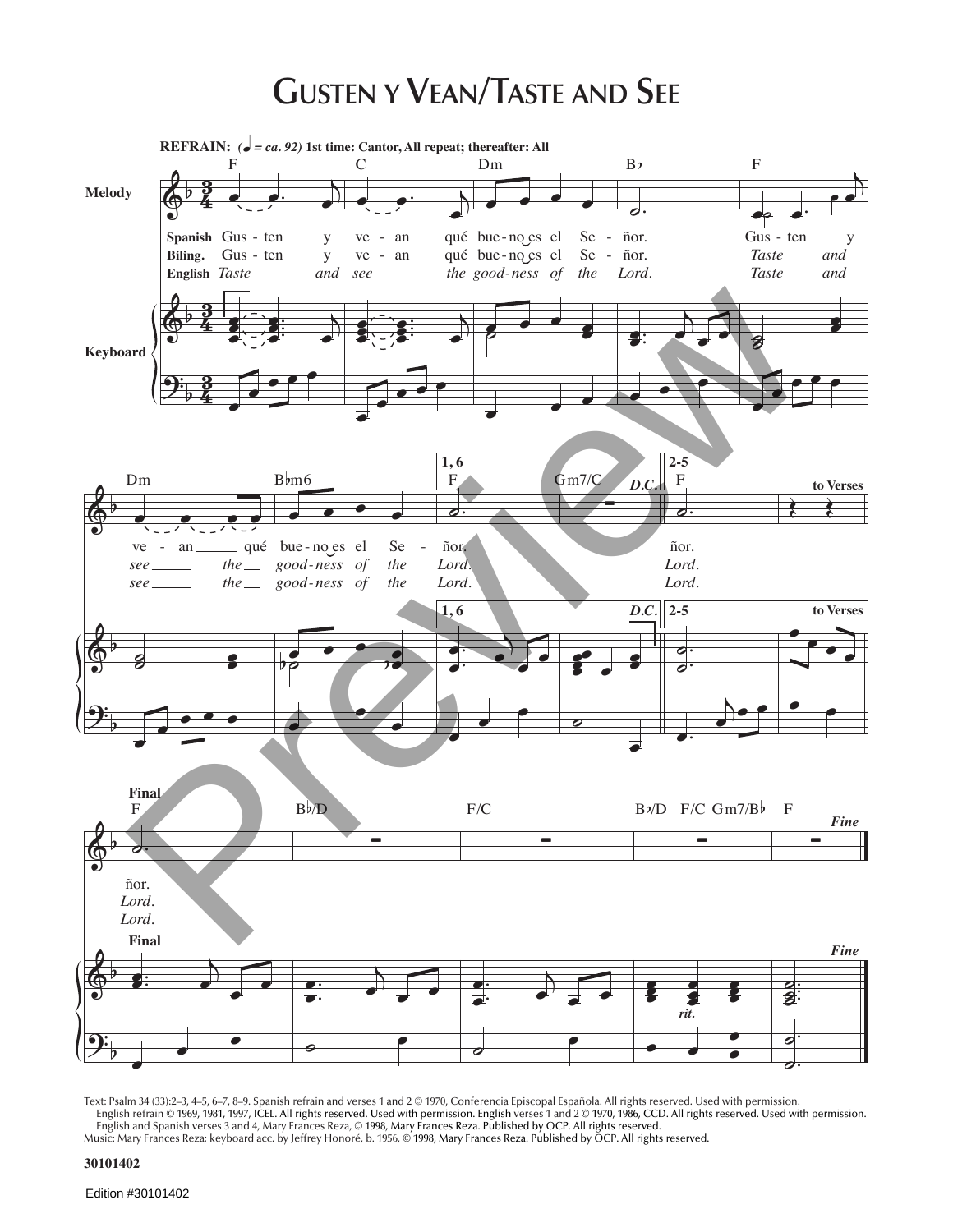

Edition #30101402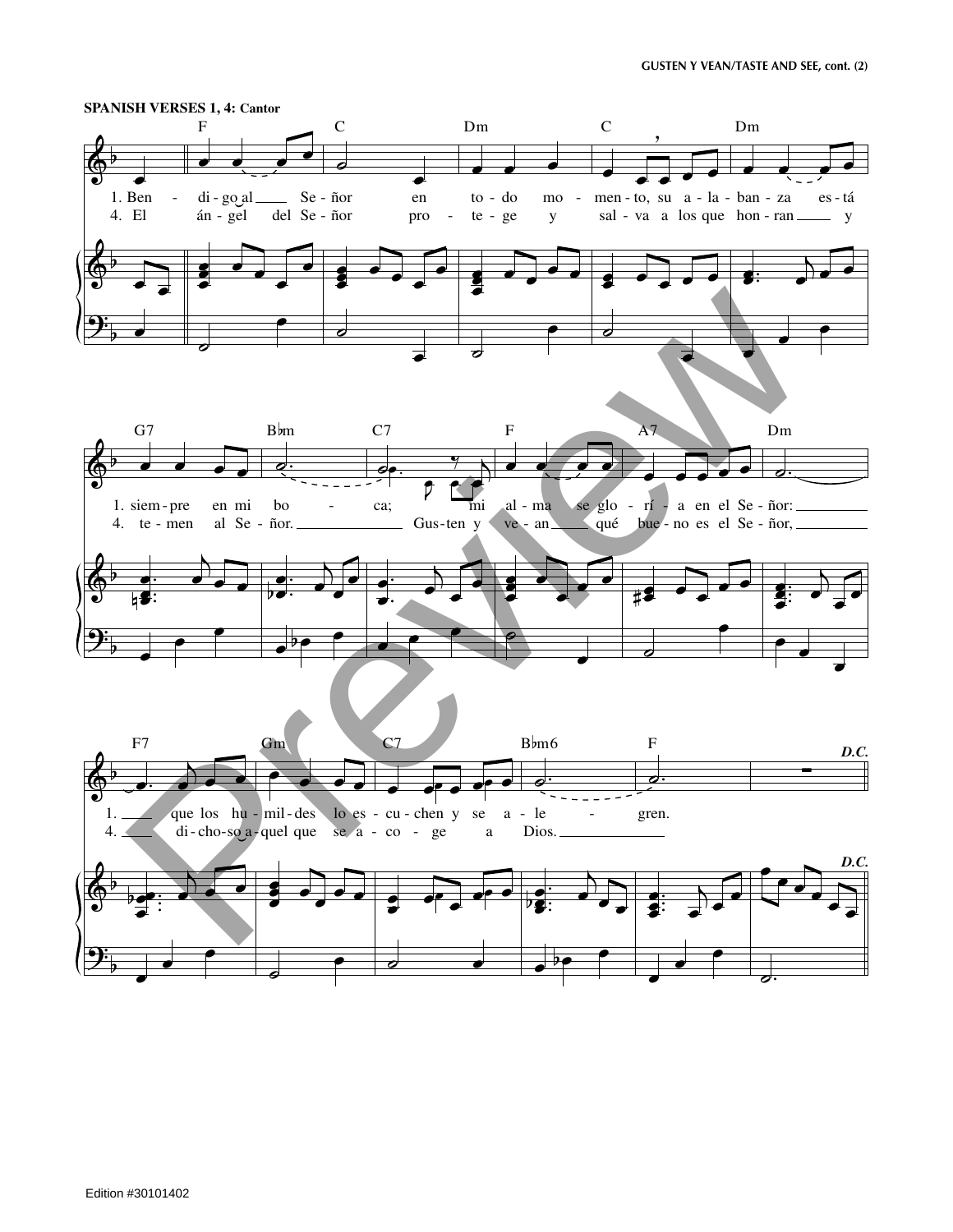